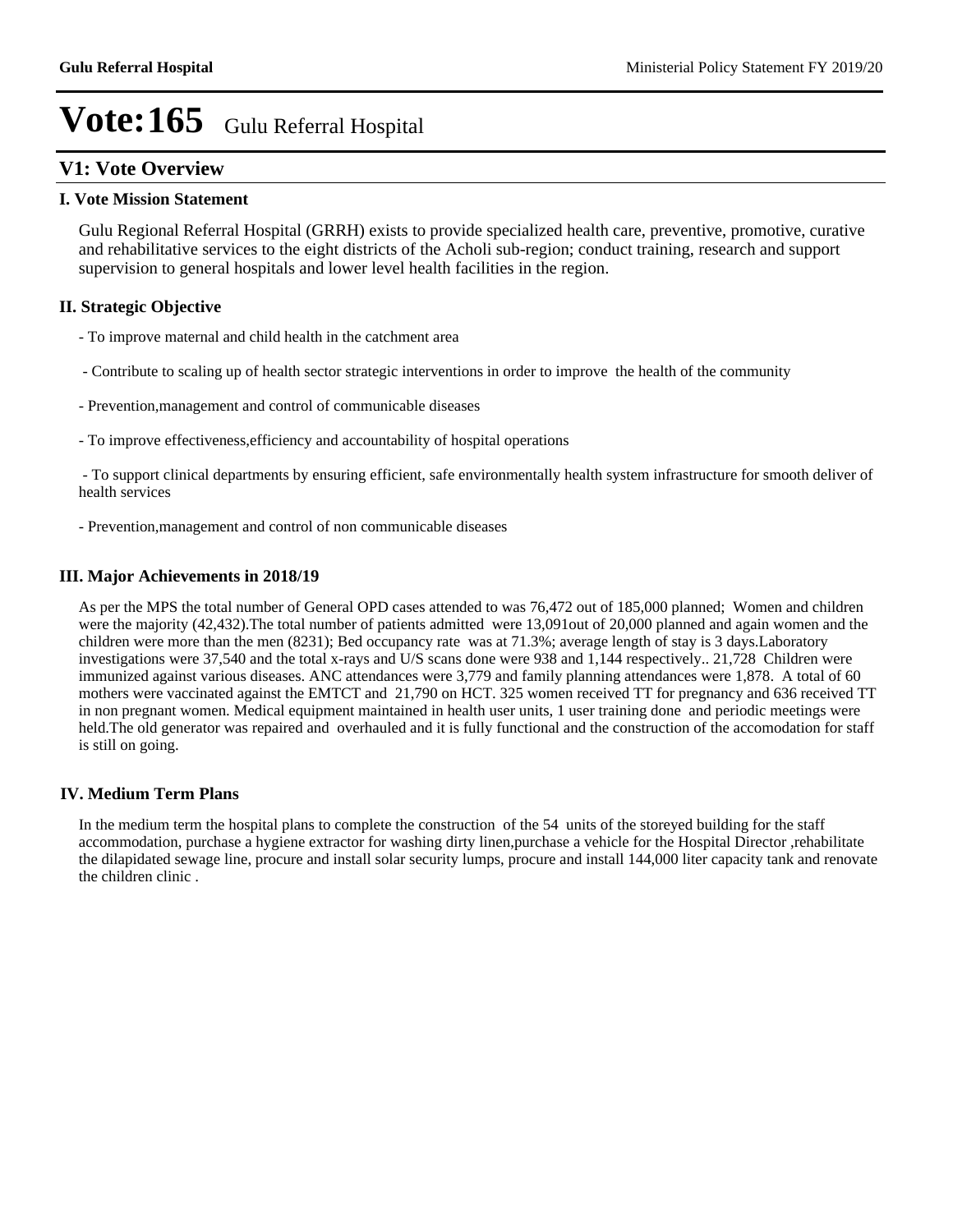### **V. Summary of Past Performance and Medium Term Budget Allocations**

**Table 5.1: Overview of Vote Expenditures (UShs Billion)**

|                  | 2018/19                                              |                    |               |                                           | <b>MTEF Budget Projections</b> |         |         |         |         |
|------------------|------------------------------------------------------|--------------------|---------------|-------------------------------------------|--------------------------------|---------|---------|---------|---------|
|                  |                                                      | 2017/18<br>Outturn | <b>Budget</b> | <b>Approved Expenditure</b><br>by End Dec | 2019/20                        | 2020/21 | 2021/22 | 2022/23 | 2023/24 |
| <b>Recurrent</b> | Wagel                                                | 2.579              | 5.022         | 2.200                                     | 5.022                          | 5.022   | 5.022   | 5.022   | 5.022   |
|                  | Non Wage                                             | 2.074              | 2.128         | 0.843                                     | 2.833                          | 2.833   | 2.833   | 2.833   | 2.833   |
| Devt.            | GoU                                                  | 1.487              | 1.488         | 1.076                                     | 1.488                          | 1.488   | 1.488   | 1.488   | 1.488   |
|                  | Ext. Fin.                                            | 0.000              | 0.000         | 0.000                                     | 0.000                          | 0.000   | 0.000   | 0.000   | 0.000   |
|                  | <b>GoU</b> Total                                     | 6.140              | 8.639         | 4.119                                     | 9.344                          | 9.344   | 9.344   | 9.344   | 9.344   |
|                  | <b>Total GoU+Ext Fin (MTEF)</b>                      | 6.140              | 8.639         | 4.119                                     | 9.344                          | 9.344   | 9.344   | 9.344   | 9.344   |
|                  | Arrears                                              | 0.084              | 0.001         | 0.000                                     | 0.284                          | 0.000   | 0.000   | 0.000   | 0.000   |
|                  | <b>Total Budget</b>                                  | 6.224              | 8.640         | 4.119                                     | 9.628                          | 9.344   | 9.344   | 9.344   | 9.344   |
|                  | <b>A.I.A Total</b>                                   | 0.465              | 0.610         | 0.144                                     | 0.000                          | 0.000   | 0.000   | 0.000   | 0.000   |
|                  | <b>Grand Total</b>                                   | 6.689              | 9.250         | 4.263                                     | 9.628                          | 9.344   | 9.344   | 9.344   | 9.344   |
|                  | <b>Total Vote Budget</b><br><b>Excluding Arrears</b> | 6.604              | 9.249         | 4.263                                     | 9.344                          | 9.344   | 9.344   | 9.344   | 9.344   |

#### **VI. Budget By Economic Clasification**

**Table V6.1 2018/19 and 2019/20 Budget Allocations by Item**

|                                        |       | 2018/19 Approved Budget |       |              |       | 2019/20 Draft Estimates |              |
|----------------------------------------|-------|-------------------------|-------|--------------|-------|-------------------------|--------------|
| <b>Billion Uganda Shillings</b>        | GoU   | Ext. Fin                | AIA   | <b>Total</b> | GoU   | Ext. Fin                | <b>Total</b> |
| <b>Output Class: Outputs Provided</b>  | 7.151 | 0.000                   | 0.610 | 7.761        | 7.856 | 0.000                   | 7.856        |
| 211 Wages and Salaries                 | 5.072 | 0.000                   | 0.181 | 5.253        | 5.308 | 0.000                   | 5.308        |
| 212 Social Contributions               | 0.446 | 0.000                   | 0.000 | 0.446        | 0.535 | 0.000                   | 0.535        |
| 213 Other Employee Costs               | 0.623 | 0.000                   | 0.000 | 0.623        | 0.623 | 0.000                   | 0.623        |
| 221 General Expenses                   | 0.129 | 0.000                   | 0.144 | 0.273        | 0.144 | 0.000                   | 0.144        |
| 222 Communications                     | 0.025 | 0.000                   | 0.040 | 0.065        | 0.026 | 0.000                   | 0.026        |
| 223 Utility and Property Expenses      | 0.368 | 0.000                   | 0.025 | 0.393        | 0.651 | 0.000                   | 0.651        |
| 224 Supplies and Services              | 0.152 | 0.000                   | 0.140 | 0.292        | 0.232 | 0.000                   | 0.232        |
| 225 Professional Services              | 0.008 | 0.000                   | 0.000 | 0.008        | 0.008 | 0.000                   | 0.008        |
| 227 Travel and Transport               | 0.149 | 0.000                   | 0.060 | 0.209        | 0.156 | 0.000                   | 0.156        |
| 228 Maintenance                        | 0.171 | 0.000                   | 0.020 | 0.191        | 0.165 | 0.000                   | 0.165        |
| 273 Employer social benefits           | 0.009 | 0.000                   | 0.000 | 0.009        | 0.009 | 0.000                   | 0.009        |
| <b>Output Class: Capital Purchases</b> | 1.488 | 0.000                   | 0.000 | 1.488        | 1.488 | 0.000                   | 1.488        |
| 312 FIXED ASSETS                       | 1.488 | 0.000                   | 0.000 | 1.488        | 1.488 | 0.000                   | 1.488        |
| <b>Output Class: Arrears</b>           | 0.001 | 0.000                   | 0.000 | 0.001        | 0.284 | 0.000                   | 0.284        |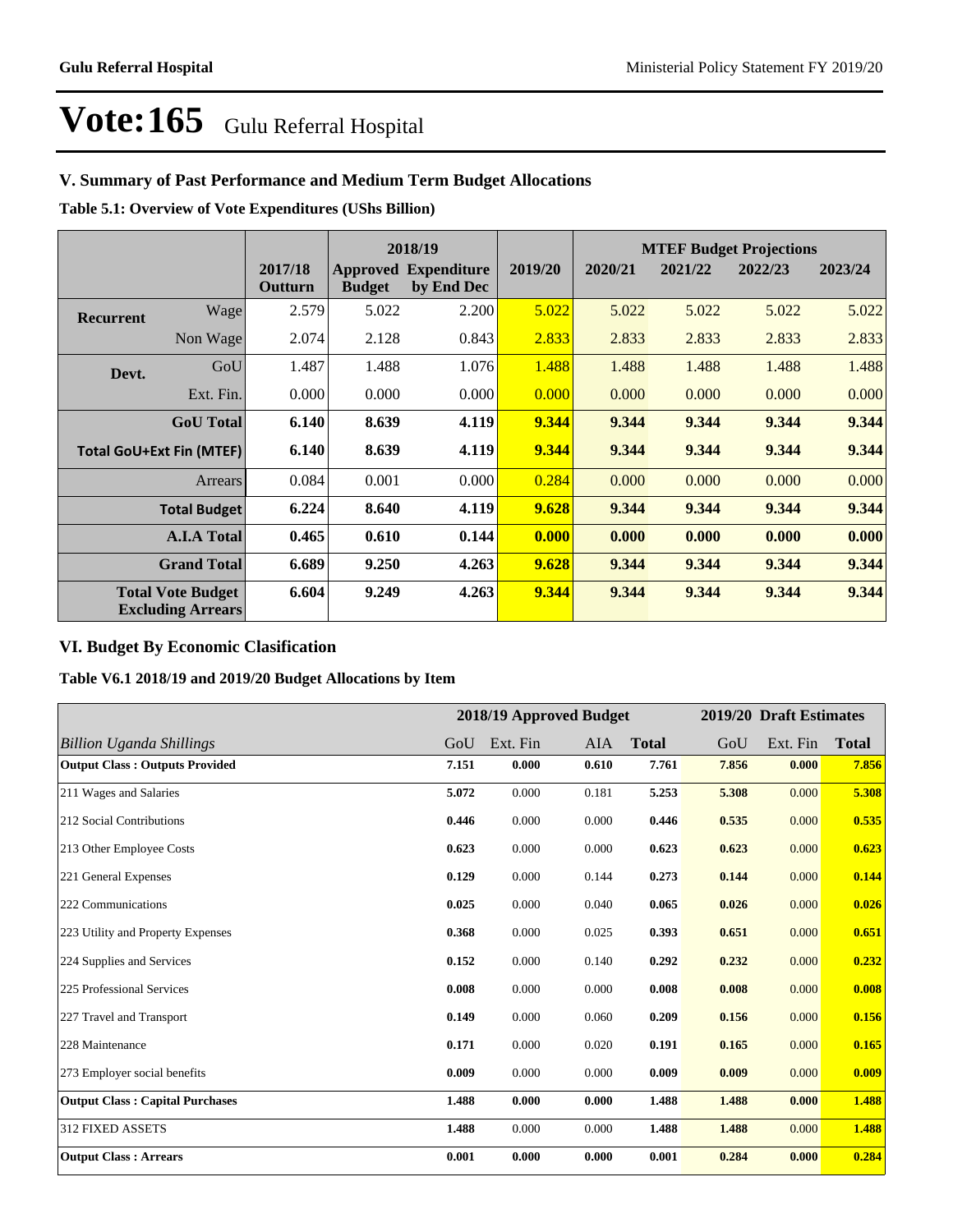| 321 DOMESTIC                   | 0.001 | 0.000 | 0.000 | 0.001 | 0.284 | 0.000 | 0.284 |
|--------------------------------|-------|-------|-------|-------|-------|-------|-------|
| <b>Grand Total:</b>            | 8.640 | 0.000 | 0.610 | 9.250 | 9.628 | 0.000 | 9.628 |
| <b>Total excluding Arrears</b> | 8.639 | 0.000 | 0.610 | 9.249 | 9.344 | 0.000 | 9.344 |

#### **VII. Budget By Programme And Subprogramme**

#### **Table V7.1: Past Expenditure Outturns and Medium Term Projections by Programme and SubProgramme**

| Billion Uganda shillings                                         |                              | FY 2018/19                |                                   |                                             |         | <b>Medium Term Projections</b> |         |             |
|------------------------------------------------------------------|------------------------------|---------------------------|-----------------------------------|---------------------------------------------|---------|--------------------------------|---------|-------------|
|                                                                  | <b>FY 2017/18</b><br>Outturn | Approved<br><b>Budget</b> | <b>Spent By</b><br><b>End Dec</b> | 2019-20<br><b>Proposed</b><br><b>Budget</b> | 2020-21 | 2021-22                        | 2022-23 | $2023 - 24$ |
| 56 Regional Referral Hospital Services                           | 6.689                        | 9.250                     | 4.263                             | 9.628                                       | 9.344   | 9.344                          | 9.344   | 9.344       |
| 01 Gulu Referral Hospital Services                               | 5.036                        | 7.583                     | 3.101                             | 7.961                                       | 7.856   | 7.856                          | 7.856   | 7.856       |
| 02 Gulu Referral Hospital Internal Audit                         | 0.011                        | 0.011                     | 0.006                             | 0.011                                       | 0.000   | 0.000                          | 0.000   | 0.000       |
| 03 Gulu Regional Maintenance                                     | 0.154                        | 0.168                     | 0.081                             | 0.168                                       | 0.000   | 0.000                          | 0.000   | 0.000       |
| 1004 Gulu Rehabilitation Referral Hospital                       | 1.487                        | 1.240                     | 0.928                             | 1.488                                       | 1.488   | 1.488                          | 1.488   | 1.488       |
| 1468 Institutional Support to Gulu Regional<br>Referral Hospital | 0.000                        | 0.248                     | 0.148                             | 0.000                                       | 0.000   | 0.000                          | 0.000   | 0.000       |
| <b>Total for the Vote</b>                                        | 6.689                        | 9.250                     | 4.263                             | 9.628                                       | 9.344   | 9.344                          | 9.344   | 9.344       |
| <b>Total Excluding Arrears</b>                                   | 6.604                        | 9.249                     | 4.263                             | 9.344                                       | 9.344   | 9.344                          | 9.344   | 9.344       |

### **VIII. Programme Performance and Medium Term Plans**

#### **Table V8.1: Programme Outcome and Outcome Indicators ( Only applicable for FY 2019/20)**

| <b>Programme:</b>                                          | 56 Regional Referral Hospital Services                                                                                |                 |                  |                            |            |            |  |  |  |
|------------------------------------------------------------|-----------------------------------------------------------------------------------------------------------------------|-----------------|------------------|----------------------------|------------|------------|--|--|--|
| <b>Programme Objective</b>                                 | To provide quality and sustainable general and specialized health services to all the people of Acholi Sub-<br>Region |                 |                  |                            |            |            |  |  |  |
| <b>Responsible Officer:</b>                                | Dr James ELIMA                                                                                                        |                 |                  |                            |            |            |  |  |  |
|                                                            | <b>Programme Outcome:</b> Quality and accessible Regional Referral Hospital Services                                  |                 |                  |                            |            |            |  |  |  |
| Sector Outcomes contributed to by the Programme Outcome    |                                                                                                                       |                 |                  |                            |            |            |  |  |  |
|                                                            | 1. Improved quality of life at all levels                                                                             |                 |                  |                            |            |            |  |  |  |
|                                                            |                                                                                                                       |                 |                  | <b>Performance Targets</b> |            |            |  |  |  |
|                                                            | <b>Outcome Indicators</b>                                                                                             |                 |                  | 2019/20                    | 2020/21    | 2021/22    |  |  |  |
|                                                            |                                                                                                                       | <b>Baseline</b> | <b>Base year</b> | <b>Target</b>              | Projection | Projection |  |  |  |
| • % increase of specialised clinic outpatients attendances |                                                                                                                       |                 |                  |                            | 14%        | 15%        |  |  |  |
| • % increase of diagnostic investigations carried          |                                                                                                                       |                 |                  |                            | 9%         | 10%        |  |  |  |
| • Bed occupancy rate                                       |                                                                                                                       |                 |                  |                            |            |            |  |  |  |
|                                                            |                                                                                                                       |                 |                  | 77%                        | 79%        | 80%        |  |  |  |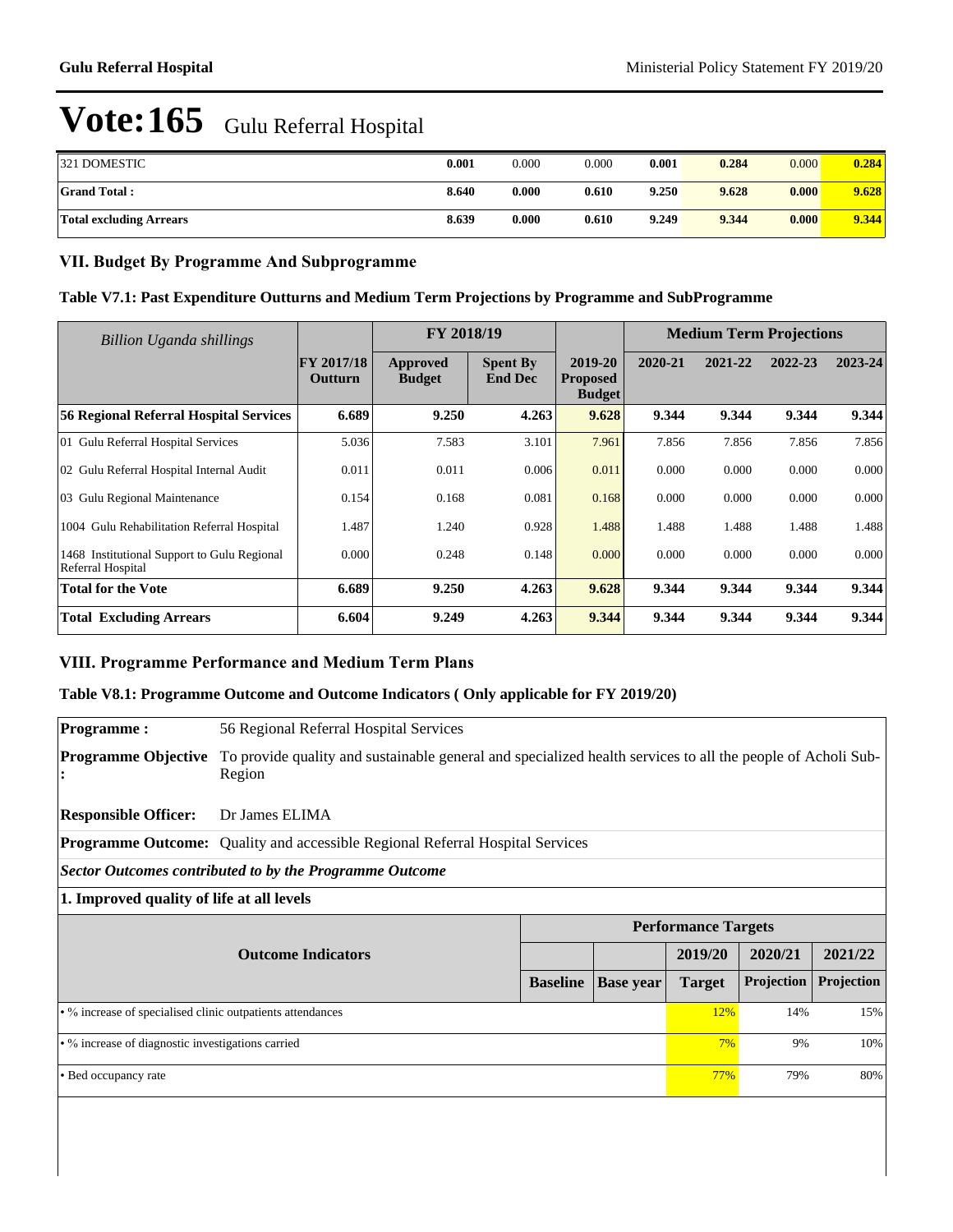| <b>SubProgramme: 01 Gulu Referral Hospital Services</b>         |                |              |              |
|-----------------------------------------------------------------|----------------|--------------|--------------|
| <b>Output: 01 Inpatient services</b>                            |                |              |              |
| No. of in-patients (Admissions)                                 | 26,610         | 27,000       | 27,500       |
| Average Length of Stay (ALOS) - days                            | 3              | 3            | $\mathbf{3}$ |
| Bed Occupancy Rate (BOR)                                        | 75.5           | 75           | 75           |
| Number of Major Operations (including Ceasarian se              | 2,371          | 2,900        | 2,950        |
| <b>Output: 02 Outpatient services</b>                           |                |              |              |
| No. of general outpatients attended to                          | 167,471        | 170,000      | 175,000      |
| No. of specialised outpatients attended to                      | 126,053        | 129,000      | 130,000      |
| Referral cases in                                               | 80             | 78           | 77           |
| Output: 03 Medicines and health supplies procured and dispensed |                |              |              |
| Value of medicines received/dispensed (Ush bn)                  | 1.5            | 1.6          | $1.7\,$      |
| <b>Output: 04 Diagnostic services</b>                           |                |              |              |
| No. of laboratory tests carried out                             | 128,814        | 130,000      | 135,000      |
| No. of patient xrays (imaging) taken                            | 2,446          | 2,500        | 3,000        |
| Number of Ultra Sound Scans                                     | 4,282          | 4,500        | 5,000        |
| <b>Output: 05 Hospital Management and support services</b>      |                |              |              |
| Assets register updated on a quarterly basis                    | $\overline{1}$ | $\mathbf{1}$ | $\mathbf{1}$ |
| Timely payment of salaries and pensions by the 2                | <b>Yes</b>     | <b>Yes</b>   | Yes          |
| Timely submission of quarterly financial/activity               | <b>Yes</b>     | Yes          | Yes          |
| Output: 06 Prevention and rehabilitation services               |                |              |              |
| No. of antenatal cases (All attendances)                        | 9,914          | 10,500       | 11,000       |
| No. of children immunised (All immunizations)                   | 42,768         | 44,000       | 45,000       |
| No. of family planning users attended to (New and Old)          | 3,852          | 4,000        | 4,100        |
| Number of ANC Visits (All visits)                               | 6,000          | 6,500        | 6,600        |
| Percentage of HIV positive pregnant women not on H              | 5%             | 4%           | 3%           |
| SubProgramme: 02 Gulu Referral Hospital Internal Audit          |                |              |              |
| <b>Output: 05 Hospital Management and support services</b>      |                |              |              |
| Assets register updated on a quarterly basis                    | $\mathbf{1}$   | $\mathbf{1}$ | $\mathbf{1}$ |
| Timely payment of salaries and pensions by the 2                | Yes            | Yes          | Yes          |
| Timely submission of quarterly financial/activity               | <b>Yes</b>     | Yes          | Yes          |
|                                                                 |                |              |              |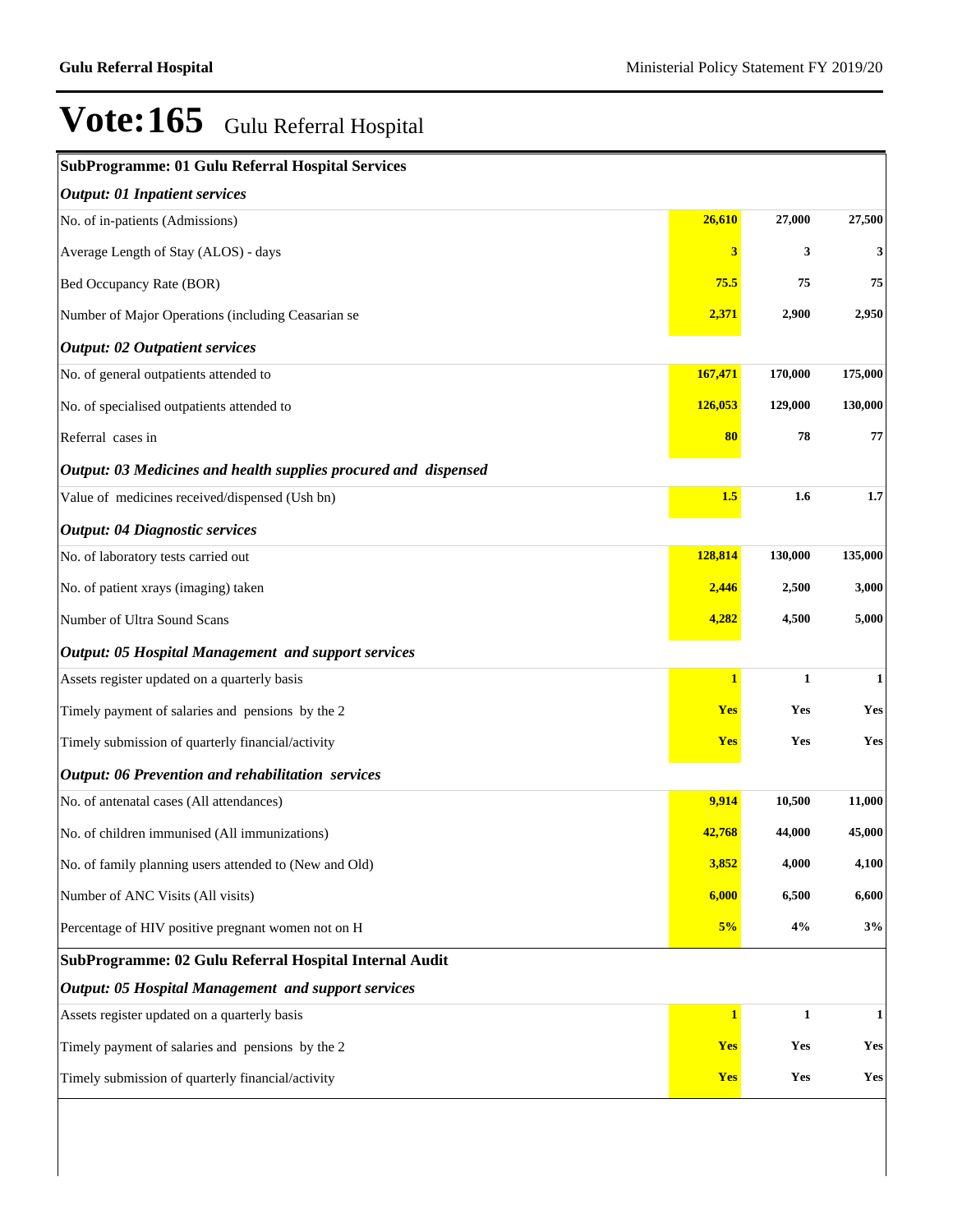| SubProgramme: 03 Gulu Regional Maintenance                             |                |                  |                |
|------------------------------------------------------------------------|----------------|------------------|----------------|
| Output: 05 Hospital Management and support services                    |                |                  |                |
| Assets register updated on a quarterly basis                           | $\mathbf{1}$   | $\mathbf{1}$     | 1              |
| Timely payment of salaries and pensions by the 2                       | <b>Yes</b>     | Yes              | Yes            |
| Timely submission of quarterly financial/activity                      | <b>Yes</b>     | Yes              | Yes            |
| SubProgramme: 1004 Gulu Rehabilitation Referral Hospital               |                |                  |                |
| Output: 80 Hospital Construction/rehabilitation                        |                |                  |                |
| No. of hospitals benefiting from the renovation of existing facilities |                | 1                |                |
| No. of reconstructed/rehabilitated general wards                       |                | 1                |                |
| Cerificates of progress/ Completion                                    | $\overline{2}$ | $\overline{2}$   | 2              |
| Output: 81 Staff houses construction and rehabilitation                |                |                  |                |
| No. of staff houses constructed/rehabilitated                          | 54             | 54               | 54             |
| Cerificates of progress/ Completion                                    |                | $\boldsymbol{2}$ | $\overline{2}$ |
| Output: 83 OPD and other ward construction and rehabilitation          |                |                  |                |
| No. of other wards constructed                                         |                |                  |                |
| No. of other wards rehabilitated                                       |                | 1                |                |
| Cerificates of progress/ Completion                                    |                | $\overline{2}$   |                |

### **IX. Major Capital Investments And Changes In Resource Allocation**

#### **Table 9.1: Major Capital Investment (Capital Purchases outputs over 0.5Billion)**

| FY 2018/19                                                                                                                                                                | FY 2019/20     |                                                                               |                                                      |  |  |  |  |
|---------------------------------------------------------------------------------------------------------------------------------------------------------------------------|----------------|-------------------------------------------------------------------------------|------------------------------------------------------|--|--|--|--|
| <b>Appr. Budget and Planned Outputs</b><br><b>Expenditures and Achievements by</b><br>end Dec                                                                             |                |                                                                               | <b>Proposed Budget and Planned</b><br><b>Outputs</b> |  |  |  |  |
| Vote 165 Gulu Referral Hospital                                                                                                                                           |                |                                                                               |                                                      |  |  |  |  |
| <b>Program: 08 56 Regional Referral Hospital Services</b>                                                                                                                 |                |                                                                               |                                                      |  |  |  |  |
| Development Project: 1004 Gulu Rehabilitation Referral Hospital                                                                                                           |                |                                                                               |                                                      |  |  |  |  |
| Output: 08 56 81 Staff houses construction and rehabilitation                                                                                                             |                |                                                                               |                                                      |  |  |  |  |
| Completion of the second floor of the staff quarters and<br>subsequent roofing. The building is a 2- storeyed building<br>comprising of 54 units each floor with 18 units |                | The second slab was completed and the<br>building is heading to roofing level | 54 staff units constructed and site meetings held    |  |  |  |  |
| <b>Total Output Cost(Ushs Thousand)</b>                                                                                                                                   | 600,000        | 298,004                                                                       | 1,048,000                                            |  |  |  |  |
| Gou Dev't:                                                                                                                                                                | 600,000        | 298,004                                                                       | 1,048,000                                            |  |  |  |  |
| Ext Fin:                                                                                                                                                                  | $\overline{0}$ | $\Omega$                                                                      |                                                      |  |  |  |  |
| $A.I.A$ :                                                                                                                                                                 | $\overline{0}$ | $\Omega$                                                                      | $\Omega$                                             |  |  |  |  |

### **X. Vote Challenges and Plans To Improve Performance**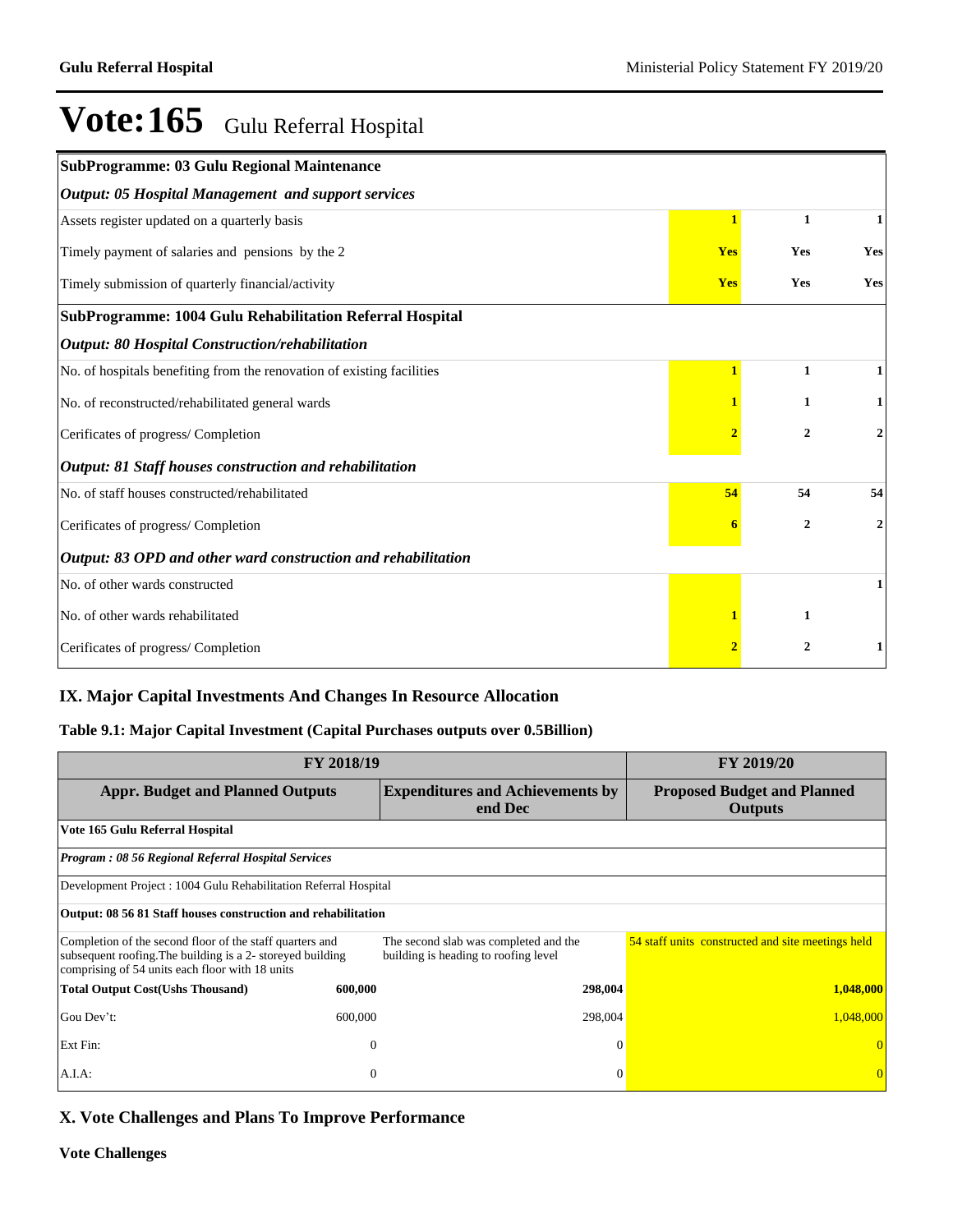The challenges include:-1) there is lack of adequate space for clinical practice 2)There is high attrition rate of staff in search of green pastures especially in Kampala and outside Uganda. 3) under-staffing especially especially the Senior Consultants , Consultants and MOSG. 4) There is shortage of accommodation of staff because 18 % of the staff are the ones accommodated. 5)Inadequate equipment e.g CT Scan, MRI and other important diagnostic equipment leading to too many referrals which is costly to the patients and the hospital; lengthy procurement procedures; budget cuts and very irregular hydro power leading high dependence on the generator yet it is also very old.

#### **Plans to improve Vote Performance**

Strengthen support supervision with task allocation; improve on time management by introducing the clocking machine; regular meetings; build staff capacity through trainings (short and long term); improve staff welfare. Construction and completion of a 54 storeyed staff accommodation will contribute to performance improvement, encouraging staff to work and lobbying implementing partners to fill the gaps in service delivery.

#### **XI Off Budget Support**

#### **Table 11.1 Off-Budget Support by Sub-Programme**

N/A

#### **XII. Vote Cross Cutting Policy And Other Budgetary Issues**

#### **Table 12.1: Cross- Cutting Policy Issues**

| <b>Issue Type:</b>                  | <b>HIV/AIDS</b>                                                                                                                                                                                                          |
|-------------------------------------|--------------------------------------------------------------------------------------------------------------------------------------------------------------------------------------------------------------------------|
| Objective:                          | Inclusive and quality health care services                                                                                                                                                                               |
| <b>Issue of Concern:</b>            | The infection rate of STI/HIV is on the rise in Acholi Sub region                                                                                                                                                        |
| <b>Planned Interventions:</b>       | Intensify outreach coverage and follow up of patients through personal contacts                                                                                                                                          |
| <b>Budget Allocation (Billion):</b> | 0.011                                                                                                                                                                                                                    |
| <b>Performance Indicators:</b>      | Number of patients reached<br>Number of patients enrolled and treated<br>90% of patients reached, enrolled and treated                                                                                                   |
| <b>Issue Type:</b>                  | Gender                                                                                                                                                                                                                   |
| Objective:                          | Inclusive and quality health care services                                                                                                                                                                               |
| <b>Issue of Concern:</b>            | Gender violence is on the increase Acholi sub region                                                                                                                                                                     |
| <b>Planned Interventions:</b>       | Intensify community sensitization on issues of gender violence, liaise with security to combat the<br>crime, provide guidance and counseling on gender related issues, provide psycho social support on<br>women abused. |
| <b>Budget Allocation (Billion):</b> | 0.090                                                                                                                                                                                                                    |
| <b>Performance Indicators:</b>      | Number of outreaches conducted, number of people apprehended, number of people guided and<br>counseled.<br>Reduction in the number of women abused by 10%                                                                |
| <b>Issue Type:</b>                  | <b>Enviroment</b>                                                                                                                                                                                                        |
| Objective:                          | Inclusive and quality health care services                                                                                                                                                                               |
| <b>Issue of Concern:</b>            | Waste segregation and disposal management                                                                                                                                                                                |
| <b>Planned Interventions:</b>       | Purchase of dust bins, renovation of the incinerator and promoting 5s in the hospital                                                                                                                                    |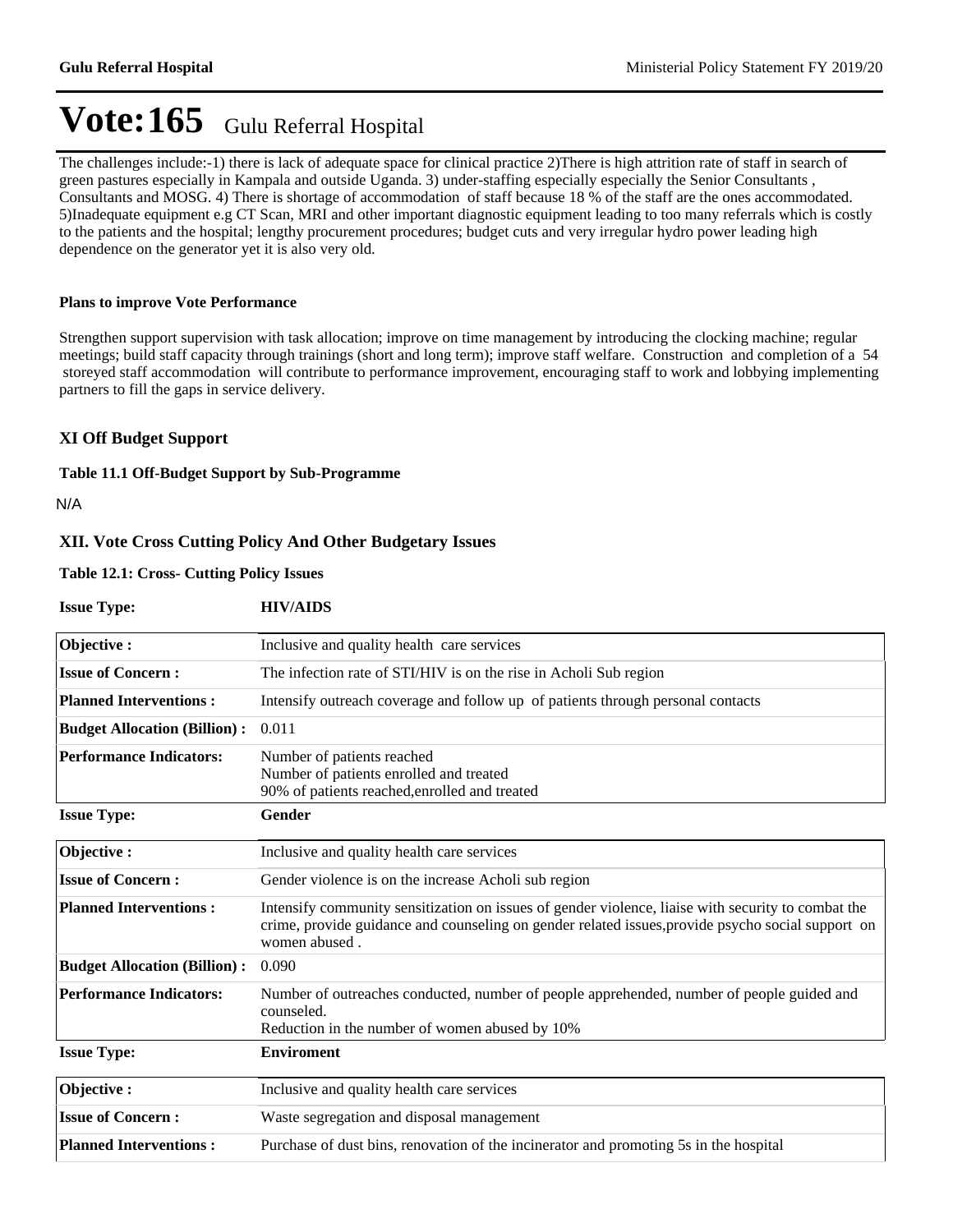| <b>Budget Allocation (Billion):</b> 0.100 |                                                                                                        |
|-------------------------------------------|--------------------------------------------------------------------------------------------------------|
| <b>Performance Indicators:</b>            | Number of dust bins purchased<br>incinerator in place<br>Have 100% coverage of compound with dust bins |

### **XIII. Personnel Information**

#### **Table 13.1 Staff Establishment Analysis**

| <b>Title</b>                                         | <b>Salary Scale</b> | <b>Number Of Approved Positions</b> | <b>Number Of Filled Positions</b> |
|------------------------------------------------------|---------------------|-------------------------------------|-----------------------------------|
| <b>CONSULTANT</b>                                    | U <sub>1</sub>      | 11                                  | 3                                 |
| <b>SENIOR CONSULTANT</b>                             | U <sub>1</sub>      | 3                                   | $\boldsymbol{0}$                  |
| PRINCIPAL CLINICAL OFFICER                           | U <sub>3</sub>      |                                     | $\boldsymbol{0}$                  |
| PRINCIPAL PHYSIOTHERAPIST                            | $U3(Med-2)$         | $\overline{2}$                      | $\boldsymbol{0}$                  |
| PRINCIPAL RADIOGRAPHER                               | $U3(Med-2)$         |                                     | $\boldsymbol{0}$                  |
| <b>SENIOR DISPENSER</b>                              | U <sub>4</sub>      | $\overline{2}$                      | 1                                 |
| <b>SENIOR LABAROTORY</b><br><b>TECHNOLOGIST</b>      | U <sub>4</sub>      | $\overline{2}$                      | $\mathbf{1}$                      |
| <b>SENIOR PSYCHIATRIC</b><br><b>CLINICAL OFFICER</b> | U <sub>4</sub>      | 3                                   | 1                                 |
| <b>SENIOR NURSING OFFICER</b>                        | $U4(Med-2)$         | 16                                  | 14                                |
| <b>SENIOR PHYSIOTHERAPIST</b>                        | $U4(Med-2)$         |                                     | $\boldsymbol{0}$                  |
| <b>SENIOR CLINICAL OFFICER</b>                       | U4U                 | 3                                   | $\overline{2}$                    |
| <b>NURSING OFFICER</b>                               | U <sub>5</sub>      | 53                                  | 47                                |
| OPTHALAMIC CLINICAL<br><b>OFFICER</b>                | U <sub>5</sub>      | 4                                   | 2                                 |
| <b>CLINICAL OFFICER</b>                              | U5(SC)              | 8                                   | 4                                 |
| <b>DISPENSER</b>                                     | U5(SC)              | 3                                   | $\overline{c}$                    |
| PHYSIOTHERAPIST                                      | U5(SC)              | 3                                   | 1                                 |
| <b>PSYCHIATRIC CLINICAL</b><br><b>OFFICER</b>        | U5(SC)              | 4                                   | 2                                 |
| <b>ORTHOPAEDIC</b><br><b>TECHNOLOGIST</b>            | U <sub>5sc</sub>    | $\overline{c}$                      | 1                                 |
| THEATRE ASSISTANT                                    | U6(Med)             | 5                                   | 3                                 |
| <b>STORES ASSISTANT</b>                              | U6U                 | $\overline{2}$                      | $\mathbf{1}$                      |
| <b>COPY TYPIST</b>                                   | U7                  | $\overline{2}$                      | 1                                 |
| <b>ENROLLED PSYCHIATRIC</b><br><b>NURSE</b>          | U7                  | 4                                   | 2                                 |
| <b>ENROLLED MIDWIFE</b>                              | U7(Med)             | 20                                  | 18                                |
| <b>ENROLLED NURSE</b>                                | U7U                 | 55                                  | 37                                |
| <b>MEDICAL RECORDS</b><br><b>ASSISTANT</b>           | U8                  | 8                                   | 5                                 |
| MENTAL ATTENDANT                                     | U8(Med)             | 4                                   | $\overline{c}$                    |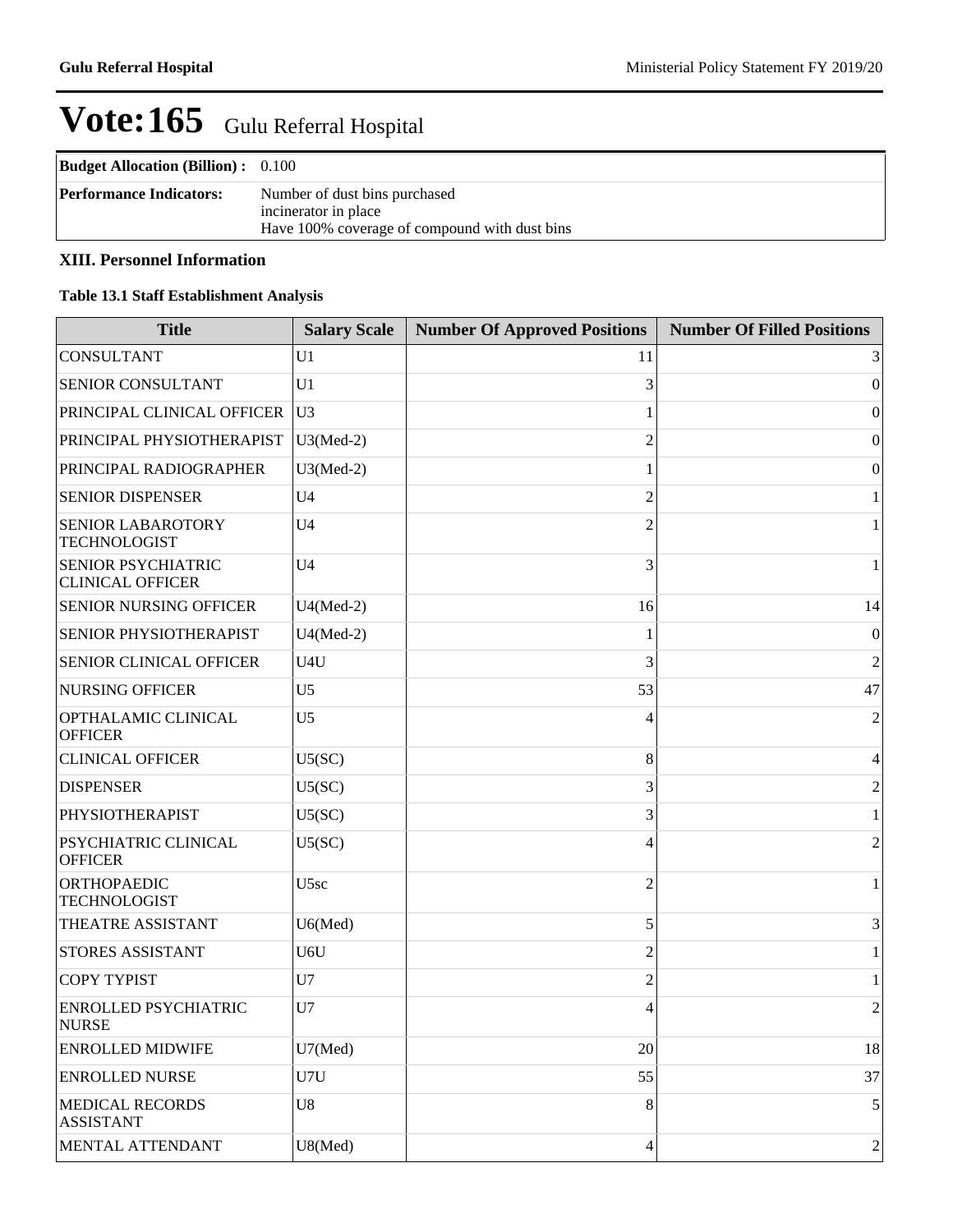| PHARMACY ATTENDANT       | U8(Med) |    |    |
|--------------------------|---------|----|----|
| <b>THEATRE ATTENDANT</b> | U8(Med) |    |    |
| <b>ASKARI</b>            | 'U8L    | 22 | 14 |
| <b>DHOBI</b>             | 'U8L    |    |    |

#### **Table 13.2 Staff Recruitment Plan**

| Post Title                                           | Salalry<br>Scale | No. Of<br>Approved<br>Posts | No Of<br><b>Filled Posts</b> | Vacant<br>Posts | No. of Posts<br>Cleared for<br>Filling<br>FY2019/20 | <b>Gross Salary</b><br>Per Month<br>(UGX) | <b>Total Annual</b><br>Salary<br>(UGX) |
|------------------------------------------------------|------------------|-----------------------------|------------------------------|-----------------|-----------------------------------------------------|-------------------------------------------|----------------------------------------|
| <b>ASKARI</b>                                        | U8L              | 22                          | 14                           | 8               | 8                                                   | 1,710,656                                 | 20,527,872                             |
| <b>CLINICAL OFFICER</b>                              | U5(SC)           | 8                           | $\overline{4}$               | 4               | $\overline{4}$                                      | 4,800,000                                 | 57,600,000                             |
| CONSULTANT                                           | U1               | 11                          | 3                            | 8               | 8                                                   | 20,445,464                                | 245, 345, 568                          |
| COPY TYPIST                                          | U7               | $\overline{2}$              | 1                            |                 | 1                                                   | 389,696                                   | 4,676,352                              |
| <b>DHOBI</b>                                         | U8L              | 6                           | 3                            | 3               | 3                                                   | 641,496                                   | 7,697,952                              |
| <b>DISPENSER</b>                                     | U5(SC)           | 3                           | $\mathfrak{2}$               |                 | 1                                                   | 1,200,000                                 | 14,400,000                             |
| <b>ENROLLED MIDWIFE</b>                              | U7(Med)          | 20                          | 18                           | $\overline{c}$  | $\overline{2}$                                      | 1,226,316                                 | 14,715,792                             |
| <b>ENROLLED NURSE</b>                                | U7U              | 55                          | 37                           | 18              | 18                                                  | 88,294,752                                | 1,059,537,024                          |
| ENROLLED PSYCHIATRIC<br><b>NURSE</b>                 | U7               | $\overline{4}$              | $\mathfrak{2}$               | $\overline{c}$  | $\mathbf{2}$                                        | 779,392                                   | 9,352,704                              |
| <b>MEDICAL RECORDS</b><br><b>ASSISTANT</b>           | U8               | 8                           | 5                            | 3               | 3                                                   | 747,102                                   | 8,965,224                              |
| MENTAL ATTENDANT                                     | U8(Med)          | $\overline{4}$              | $\mathfrak{2}$               | $\mathfrak{2}$  | $\overline{2}$                                      | 627,664                                   | 7,531,968                              |
| <b>NURSING OFFICER</b>                               | U <sub>5</sub>   | 53                          | 47                           | 6               | 6                                                   | 3,414,240                                 | 40,970,880                             |
| OPTHALAMIC CLINICAL<br><b>OFFICER</b>                | U <sub>5</sub>   | $\overline{4}$              | $\mathfrak{2}$               | $\overline{c}$  | $\overline{2}$                                      | 1,138,080                                 | 13,656,960                             |
| ORTHOPAEDIC<br><b>TECHNOLOGIST</b>                   | U5sc             | $\overline{2}$              | 1                            | 1               | 1                                                   | 1,200,000                                 | 14,400,000                             |
| PHARMACY ATTENDANT                                   | U8(Med)          | 6                           | $\overline{4}$               | 2               | $\mathbf{2}$                                        | 627,664                                   | 7,531,968                              |
| PHYSIOTHERAPIST                                      | U5(SC)           | 3                           | 1                            | $\overline{c}$  | $\overline{c}$                                      | 2,400,000                                 | 28,800,000                             |
| PRINCIPAL CLINICAL<br><b>OFFICER</b>                 | U <sub>3</sub>   |                             | $\overline{0}$               |                 | 1                                                   | 1,156,594                                 | 13,879,128                             |
| PRINCIPAL<br>PHYSIOTHERAPIST                         | $U3(Med-2)$      | $\overline{c}$              | $\overline{0}$               | 2               | 1                                                   | 3,100,000                                 | 37,200,000                             |
| PRINCIPAL RADIOGRAPHER                               | $U3(Med-2)$      | $\mathbf{1}$                | $\boldsymbol{0}$             | 1               | $\mathbf{1}$                                        | 3,100,000                                 | 37,200,000                             |
| PSYCHIATRIC CLINICAL<br><b>OFFICER</b>               | U5(SC)           | $\overline{4}$              | $\overline{c}$               | $\overline{c}$  | $\overline{2}$                                      | 2,400,000                                 | 28,800,000                             |
| SENIOR CLINICAL OFFICER                              | U4U              | $\mathfrak{Z}$              | $\sqrt{2}$                   | 1               | $\mathbf{1}$                                        | 4,400,000                                 | 52,800,000                             |
| <b>SENIOR CONSULTANT</b>                             | U1               | $\mathfrak{Z}$              | $\boldsymbol{0}$             | 3               | 3                                                   | 7,667,049                                 | 92,004,588                             |
| <b>SENIOR DISPENSER</b>                              | U <sub>4</sub>   | $\overline{2}$              | 1                            |                 | 1                                                   | 1,040,382                                 | 12,484,584                             |
| SENIOR LABAROTORY<br>TECHNOLOGIST                    | U <sub>4</sub>   | $\overline{c}$              | 1                            |                 | 1                                                   | 1.108.664                                 | 13,303,968                             |
| <b>SENIOR NURSING OFFICER</b>                        | $U4(Med-2)$      | 16                          | 14                           | 2               | $\sqrt{2}$                                          | 4,400,000                                 | 52,800,000                             |
| SENIOR PHYSIOTHERAPIST                               | $U4(Med-2)$      |                             | $\boldsymbol{0}$             | $\mathbf{1}$    | $\mathbf{1}$                                        | 2,200,000                                 | 26,400,000                             |
| <b>SENIOR PSYCHIATRIC</b><br><b>CLINICAL OFFICER</b> | U <sub>4</sub>   | 3                           | 1                            | $\overline{c}$  | $\sqrt{2}$                                          | 2,217,328                                 | 26,607,936                             |
| STORES ASSISTANT                                     | U6U              | $\overline{\mathbf{c}}$     | $\,1$                        | 1               | $\mathbf{1}$                                        | 436,677                                   | 5,240,124                              |
| THEATRE ASSISTANT                                    | $U6$ (Med)       | 5                           | 3                            | 2               | $\sqrt{2}$                                          | 1,700,000                                 | 20,400,000                             |
| THEATRE ATTENDANT                                    | U8(Med)          | $\overline{4}$              | 3                            | 1               | 1                                                   | 313,832                                   | 3,765,984                              |